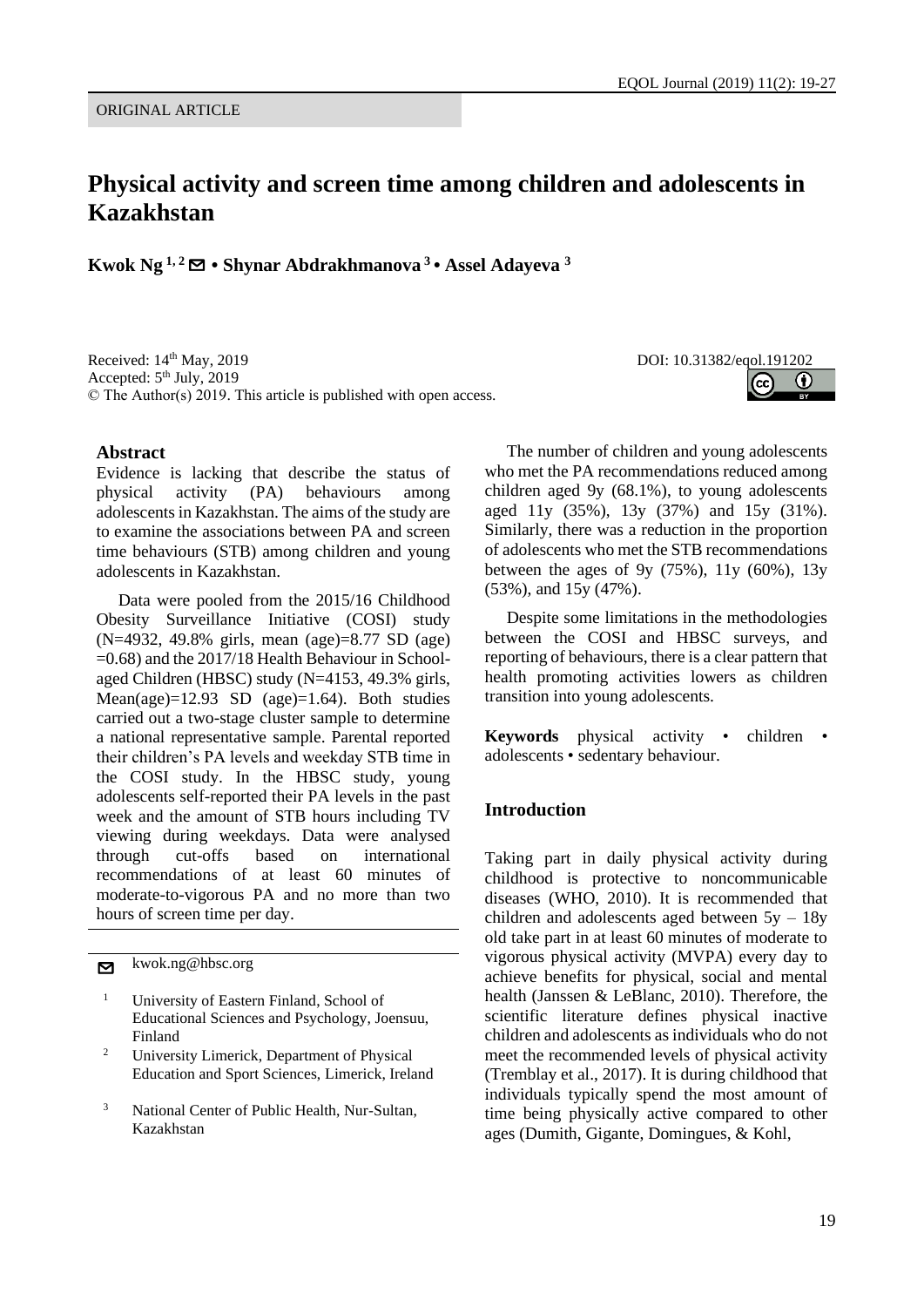2011; Koski & Zacheus, 2012). Yet, as children mature into young adolescents, other behaviours and habits form such as watching television (Tremblay et al., 2011). However, because the MVPA and TV viewing behaviours are independent of each other, although these behaviours may seem to be opposite to each other (van & Hillsdon, 2017), it does not mean that individuals do not participate in sufficient MVPA if they watch excess of the recommended 2h limit of screen time per day (Battakova, 2016; Mitchell, Daniel, Schmitz, & Audrain‐McGovern Janet, 2013). Despite its independence, these two behaviours are associated with obesity, poor fitness levels and low self-esteem (Tremblay et al., 2011) as well as in later life (Telama et al., 2014; Yang et al., 2018). Despite these detrimental health consequences from physical inactivity and excessive TV viewing, between 27- 33% of children globally are physically active and 34- 39% spend less than 2h of recreational screen time per day (Aubert et al., 2018).

The latest information that was fed into the Global Matrix 3.0 of physical activity report cards consisted of 49 countries from around the world and included a mix of countries from low, middle and high income (Aubert et al., 2018). It has served as a monitoring tool for national policy makers and can be used to see progress every two years in the participating countries. More countries are needed to provide a more comprehensive global surveillance, for example data the areas around the Caspian Sea are missing. Kazakhstan is the largest landlock country in the world with a population of under 19-Million people.

Although in Kazakhstan physical education has been mandated in the curriculum, it was not until 2012, when the number of lessons per week increased from two to three (Ministry of Culture and Sport of the Republic of Kazakhstan, 2018). The infrastructure and increased curriculum time may have contributed to the stable rate of active children and adolescents involved in out of school PA and sports at sports schools (Ministry of Culture and Sport of the Republic of Kazakhstan, 2019). About 37% of schools have a need for sports equipment. There are still some areas, particularly in rural areas whereby every fifth school does not have indoor facilities for physical education (Nurlanov et al., 2018). Based on national data on screen time of young adolescents, over half (55.3%) spent more than two hours per day watching TV (Battakova, 2016). It is not known how these behaviours act independently or dependently on physical activity levels.

The level of childhood obesity in Kazakhstan is lower than in the Western countries (WHO Regional Office for Europe, 2018). One of the action plans is the "Densaulyk" (State health development program) 2016-2019. Under such a programme, there are strategies to promote and maintain health through awareness weeks, sport events and festivals, national day, monitoring campaigns as well as specific schoolaged children physical activity. The programme is implemented by the creation of videos to broadcast in two languages on multiple platforms and places, distribution of educational materials and professional development of school nurses, health care workers (President of Republic of Kazakhstan, 2016) and coincides with a 4% increase in sport facilities between 2015 and 2017 (Ministry of Culture and Sport of the Republic of Kazakhstan, 2018).

Surveillance from the effects of the infrastructure and programming changes are needed to report back to the policy makers. One way to do this is to carry out national representative surveys of children and young adolescents' level of physical activity and sedentary behaviours. As children develop into adolescents, the individual goes through many physical, social, mental changes (Hall, 1931) which needs to be considered when promoting activities such as physical activity that require bodily expression, social skills and resilience (Patton et al., 2016). Therefore, the purpose of this study is to report the levels of physical activity and sedentary behaviour from two national representative surveys in Kazakhstan (2015-2018) including children and young adolescents aged between 9 years old to 15 years old.

## **Method**

Secondary data analyses on two studies were used for this study. The WHO European Childhood Obesity Surveillance Initiative (COSI) study had data of 8 years old. The Health Behaviour in School-aged Children – WHO Collaborative cross-national (HBSC) study had data on 11-, 13-, and 15-year olds. Both studies were national representative studies and were pooled together for analyses.

### *COSI data*

In 2015-2016 academic year, Kazakhstan joined the fourth data collection round of the COSI study. In total, 142 schools from 7 regions, 92 urban and 50 rural schools were included in the national sample, reaching 5,537 children and 4,932 parents that participated in the study. The sample was stratified by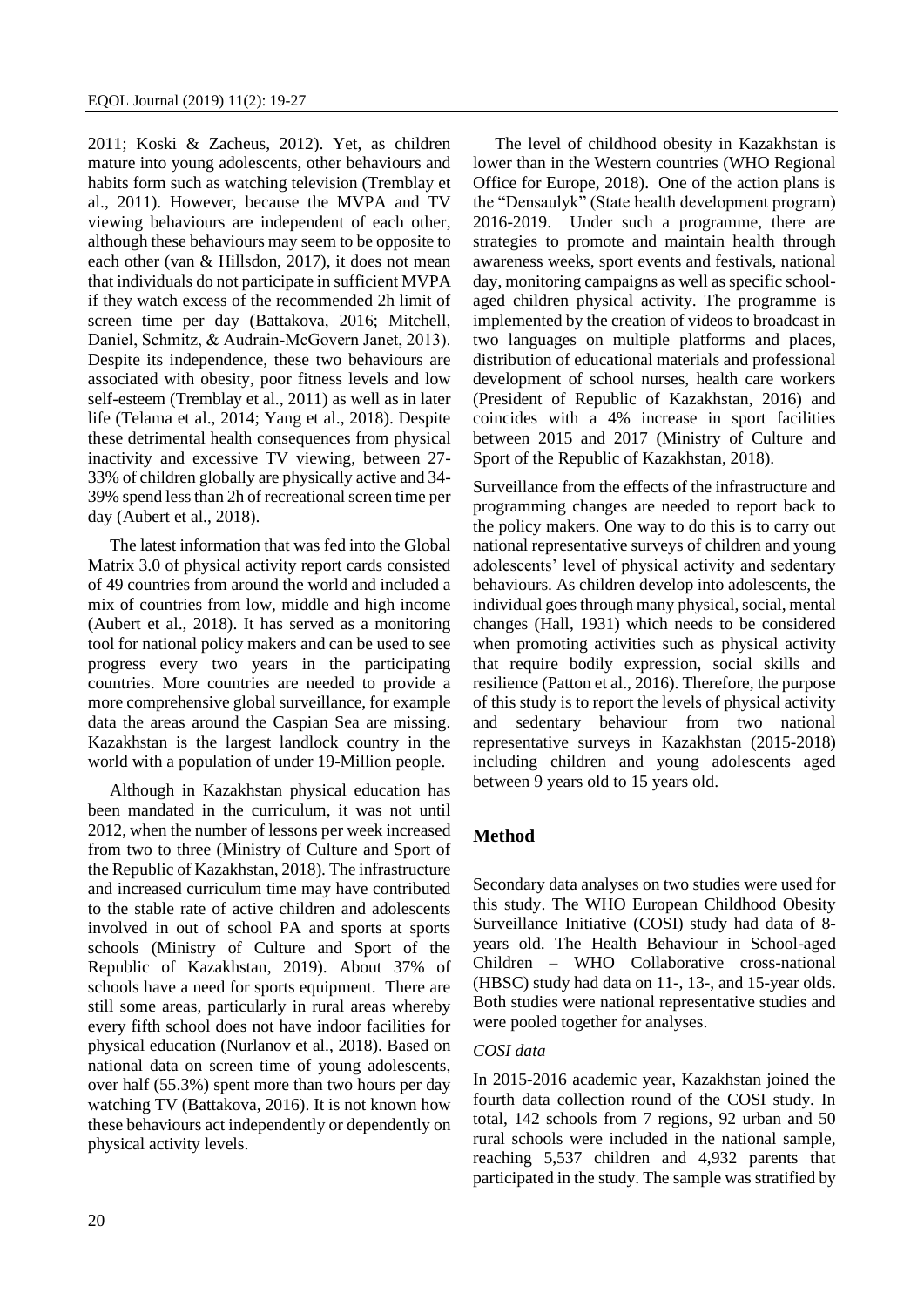5 regions of Kazakhstan (Central, Northern, Southern, Western, Eastern Kazakhstan) and two cities of national importance. A two-stage cluster sample was used, with schools serving as the primary sampling units and individual classes as the secondary sampling units. A simple random sample of schools from the registration list was formed with a probability proportional to the number of schools in each region. Classes in selected schools were randomly selected from one class from each parallel, and all students in selected classes were eligible to participate in the survey.

The minimum sample size at which national representative estimates was obtained to meet the expected accuracy requirements is 2,800 children (1,400 girls and 1,400 boys) of the same age. Considering that 70% of children in the 3rd and 4th grades belong to the target age group, the total minimum number of children in the planned sample of 4,200 respondents allowed us to get the required number of children aged 9-years old.

The COSI study involves anthropometric measures on the children (9-years old data N=2918) as well as questionnaires on lifestyle factors, children's diet, family socio-economic characteristics and obesity-related comorbid disorders were completed by parents or guardians of the child (9 years old N=2564; boys =  $50.7\%$ ; urban =  $70.9\%$ ; rural = 29.1%). All measurements were approved by the ethics committee of the National Healthy Lifestyle Center, whereby the anthropometric measures were conducted by suitable trained professionals and the parents were fully informed about the study procedures prior to obtaining inform consent to complete the questionnaires (Battakova, 2017).

The COSI study is conducted according to the guidelines laid down in the Declaration of Helsinki

and all procedures involving human subjects were approved by the local ethics committee at each study site. Parents were fully informed about the study procedures. In some countries, parents had to provide written signed consent to allow their children to participate in the study (opt-in consent approach) whereas other countries adopted the opt-out consent approach. On the measurement day, verbal consent from the child to participate in the study was obtained.

#### *HBSC data*

In the 2017-2018 academic year, Kazakhstan fully joined the HBSC study. Separate regions of the republic (14 oblasts) and 2 cities of national importance are represented as a stratification unit. The study was based on a two-stage cluster sampling, public schools were the primary sampling units, and classes were the secondary sampling units.

The planned sample size for each age category of 11- 13-, and 15-years old was at least 2,160 people based on the size of the minimum sample (1550), recalculated according to the resampling factor. Thus, it was determined that for each age category, 108 classes would be surveyed in 110 schools (54 schools from urban areas, 56 schools from rural ones). The size of the sample of schools in each region was based on proportional to size approach. The selection of schools and classes was done randomly. One class was selected in the fifth, seventh and ninth grade parallels.

After cleaning, verification, validation of data, the data sample was N=6548. Further checks were carried out so that only young adolescents in the targeted age categories of 11-, 13-, and 15-years old  $(N=4153;$  urban = 55.5%; rural = 44.5%) were include in the analyses (Table 1).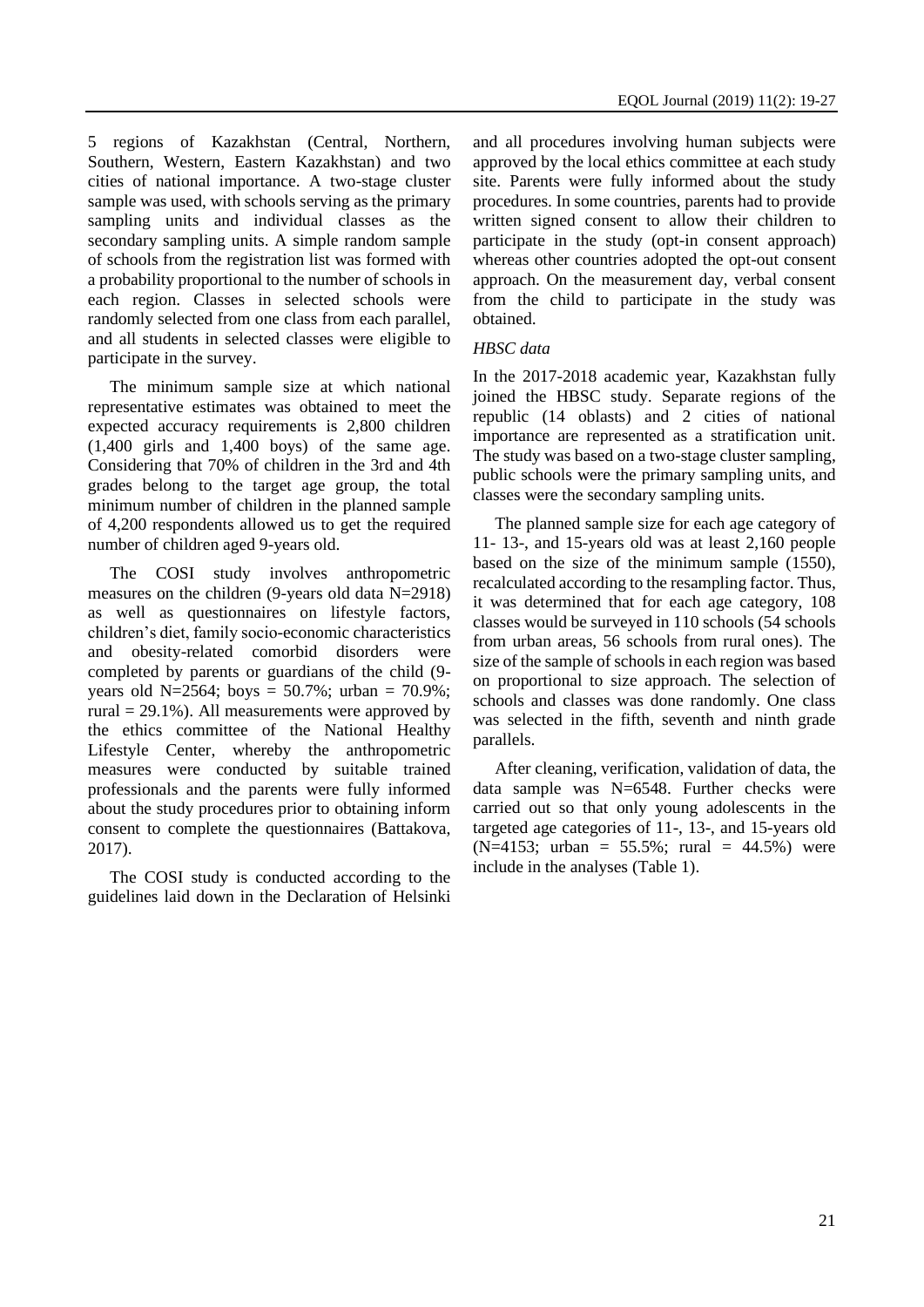|             |             | Gender |       |      |         |      |  |  |  |
|-------------|-------------|--------|-------|------|---------|------|--|--|--|
|             | <b>Boys</b> |        | Girls |      | Total   |      |  |  |  |
|             | N           | %      | N     | $\%$ | N       | $\%$ |  |  |  |
| <b>COSI</b> |             |        |       |      |         |      |  |  |  |
| 9-years     | 1299        | 50.7   | 1265  | 49.3 | 2564    | 100  |  |  |  |
| Rural       | 382         | 29.4   | 363   | 28.7 | 745     | 29.1 |  |  |  |
| Urban       | 917         | 70.6   | 902   | 71.3 | 1819    | 70.9 |  |  |  |
| <b>HBSC</b> |             |        |       |      |         |      |  |  |  |
| 11-years    | 745         | 35.4   | 725   | 35.4 | 1470    | 35.4 |  |  |  |
| 13-years    | 713         | 33.9   | 649   | 31.7 | 1 3 6 2 | 32.8 |  |  |  |
| 15-years    | 647         | 30.7   | 674   | 32.9 | 1 3 2 1 | 31.8 |  |  |  |
| Rural       | 955         | 54.6   | 893   | 56.4 | 1848    | 55.5 |  |  |  |
| Urban       | 1150        | 45.4   | 1155  | 43.6 | 2305    | 44.5 |  |  |  |
| Total       | 2 1 0 5     | 100%   | 2048  | 100  | 4 1 5 3 | 100  |  |  |  |

**Table 1.** COSI and HBSC Sample demographics

Participants completed the surveys voluntarily and provided assent for the data to be used for research purposes. Responses were completely anonymous and data collection was approved by the ethical committee of the National Healthy Lifestyle Center. Parental (or guardian) consent approach was used. Children were informed about their rights whether or not to participate in the survey in written form.

#### **Instruments**

#### *COSI questions*

Parents were asked to complete categorical questions about their child's usual behavior in physical activity. The question was: "In his/her free time, how many hours per day your child usually play actively/vigorously (e.g. running, jumping outside or moving and fitness games inside)?" The parents needed to respond to the question based on weekdays and weekends separately. The response options were, "never at all", "less than 1 hour per day", "About 1 hour per day", "About 2 hours per day", "About 3 or more hours per day". The data were recategorized into children who are inactive when the child spends less than 1 hour per day or never at all and categorized as active for the other three options.

Parents were also asked to complete a question about TV viewing time. The question: "Outside school lessons, how much time does your child usually spend watching TV or using electronic devices such as computer, tablet, smartphone or other electronic device (not including moving or fitness games), either at home or outside home (e.g Internet cafes, game centres etc.)?" Parents had to estimate the number of hours per day during the weekdays and separately for the weekend. Data were categorized into meeting the screen time recommendations of less than 2 hours per day (Committee on Public Education, 2001).

#### *HBSC questions*

Young adolescents completed items about overall physical activity by reading an explanation of how physical activity is defined and the intensities of the physical activity ranging from moderate to vigorous. This technique has been used in many validation studies (Hardie Murphy, Rowe, Belton, & Woods, 2015; Prochaska, Sallis, & Long, 2001) for selfreporting physical activity in surveillance studies (Biddle, Gorely, Pearson, & Bull, 2011) and has acceptable reliability properties for use among young adolescents (Bobakova et al., 2015; Liu et al., 2012; Ng et al., 2019). There was a single-item question: "Over the past 7 days, on how many days were you physically active for a total of at least 60 minutes per day? Please add up all the time you spent in physical activity each day." Responses ranged from zero days to seven days. Data were dichotomized into inactive adolescents for those who reported 0-6 days, and active adolescents for those who reported daily (7 days) physical activity to adhere to the WHO physical activity recommendations of daily activity.

Items related to screen time were also included in the HBSC study. The item related specifically to television use was divided into weekdays and weekends with the following question: "How many hours a day, in your free time, do you usually spend watching TV, videos (including YouTube or similar services), DVDs, and other entertainment on a screen?". The response categories were, "None at all", "About half an hour a day", "About 1 hour a day", "About 2 hours a day", "About 3 hours a day",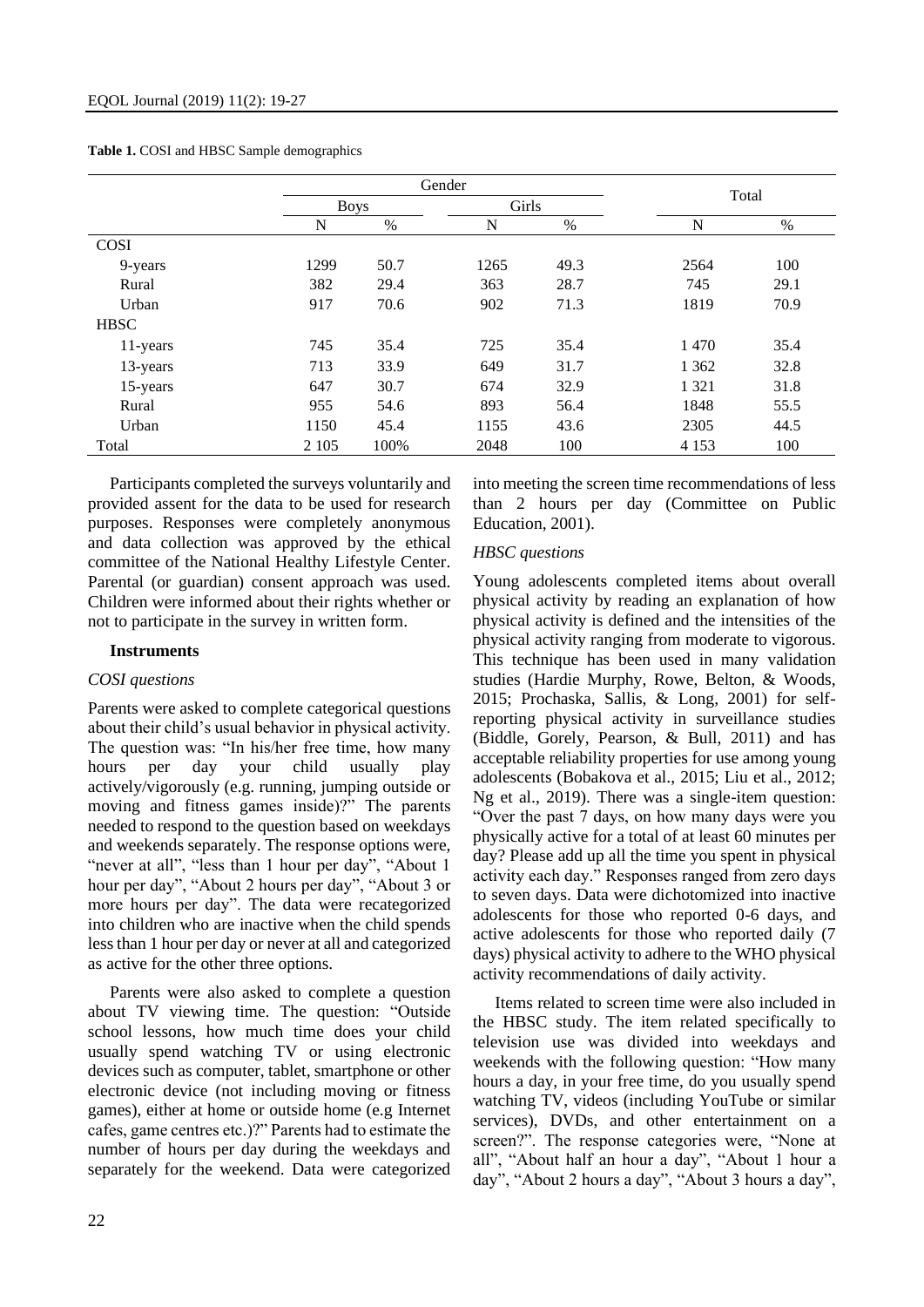"About 4 hours a day", "About 5 hours a day", "About 6 hours a day", and "About 7 or more hours a day". This question has acceptable reliability among young adolescents (Bobakova et al., 2015; Liu et al., 2012). Based on the guidelines for daily screen time limits of 2 hours, the data were dichotomized into meeting the TV screen time with responses of less than two hours, and those who exceeded TV viewing time when the reporting was two hours or more during the week days.

#### *Pooling items*

The data from COSI and HBSC were combined for analysis of physical activity and screen time behaviour. MVPA at least 60 minutes per day (WHO, 2010) was considered as a cut-off. COSI variable 1 hour or more per day during weekdays children spend playing actively/vigorously was combined with HBSC data of a group of physically active adolescents who indicated that they had been physically active for at least 60 minutes a day for the last 7 days. Children (COSI) who never or less than 1 hour on a weekday actively play outside school hours (physically inactive) were combined with adolescents (HBSC), who indicated that they are physically active 0-6 days.

For the screen time variable, the children in COSI and HBSC studies were grouped into two similar

groups: the first group is with children who usually spend less than 2 hours watching TV per a weekday and the second group consisted of children who usually spend 2 and more hours watching TV during a weekday.

#### *Statistical analyses*

Frequency analysis of data with elements of descriptive statistics and contingency tables with chisquare test were used to assess differences in gender, age, and rural/urban place of residence categories. All analyses were conducted using SPSS version 22.0 for Windows (SPSS Inc., Chicago, IL, USA).

### **Results**

In Table 2 the proportion of physically active children decreased by age and was associated with urbanization level. Gender difference was statistically significant only for 15-years old adolescents  $(p<.001)$ with higher proportion of physically active boys (34.2%) than girls (26.8%). In rural settings the proportion of active children significantly higher among 11- and 15-years old adolescents. In general, the amount of physically active school children from 9 to 11- through 15-years old age groups declined from  $68.1\%$  to  $34\%$  (p<.001).

|                | Gender      |      |       |      |       | Total |      | Place of residence |       |      |       |          |
|----------------|-------------|------|-------|------|-------|-------|------|--------------------|-------|------|-------|----------|
|                | <b>Boys</b> |      | Girls |      |       |       |      |                    | Rural |      | Urban |          |
|                | N           | $\%$ | N     | $\%$ | P     | N     | $\%$ | N                  | $\%$  | N    | $\%$  | P        |
| 9-y olds $*$   | 1251        | 69   | 1212  | 67.2 | 0.33  | 2463  | 68.1 | 476                | 65.8  | 1201 | 69.0  | 0.12     |
| Adolescents ** | 741         | 36.4 | 627   | 31.6 | 0.001 | 1368  | 34.0 | 674                | 37.2  | 695  | 31.5  | ${<}001$ |
| $11-y$ old     | 262         | 36.7 | 231   | 33.0 | 0.15  | 493   | 34.9 | 249                | 38.4  | 244  | 31.9  | 0.01     |
| $13-y$ old     | 263         | 38.2 | 220   | 35.0 | 0.24  | 483   | 36.7 | 225                | 37.9  | 259  | 35.8  | 0.43     |
| $15-y$ old     | 216         | 34.2 | 176   | 26.8 | 0.004 | 392   | 30.5 | 200                | 35.1  | 192  | 26.7  | 0.001    |

**Table 2.** Proportion of children and adolescents who met physical activity recommendations by age and urbanization level

\* Playing actively/vigorously for 1 or more hour/day. \*\* Daily MVPA of at least one hour

As children and adolescents got older, fewer spent less than 2 hours of TV viewing per day during weekdays (p<.001). Statistically significant gender difference was revealed for 11- and 13-years old adolescents with higher proportion of girls who met recommended daily screen time cut-off (Table 3). Higher percentage of rural 9 years old children and 11 years old young adolescents spend less than 2 hours daily watching TV. Further analyses by age were conducted. As children age from 9 to adolescence, the prevalence of meeting screen time guidelines dropped significantly from 75.4%: to 60.3% at 11 year olds (p<0.001,  $\gamma$ 2 = 14.5, df = 1.0); to 53.2% at 13 year olds (p<0.001,  $\gamma$ 2 = 60.2, df = 1.0); to 47.3% at 15 year olds (p<0.001,  $\gamma$ 2 = 121.6, df = 1.0).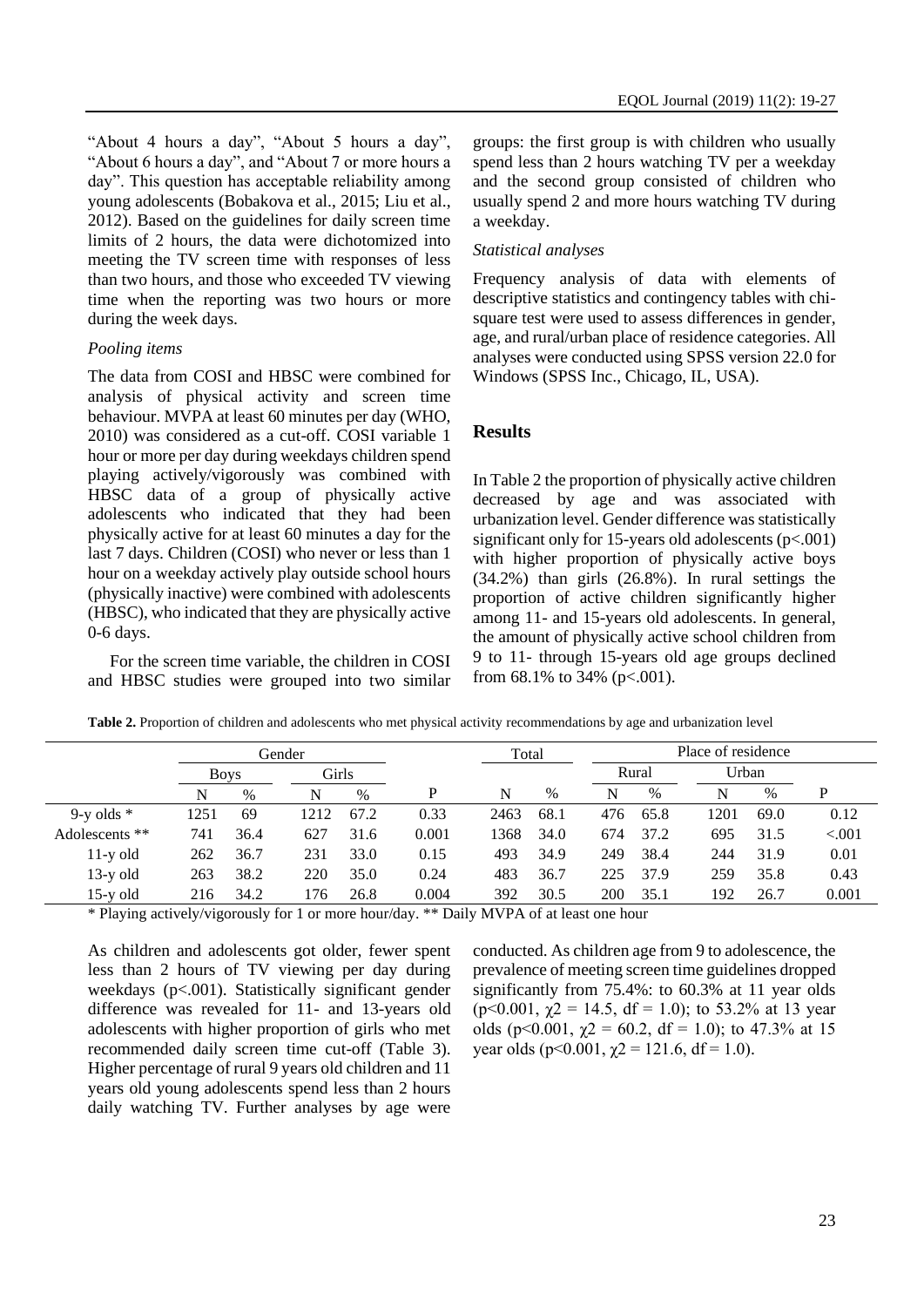|             | Gender      |               |       |      |       |       | Total |     | Place of residence |      |       |          |
|-------------|-------------|---------------|-------|------|-------|-------|-------|-----|--------------------|------|-------|----------|
|             | <b>Boys</b> |               | Girls |      |       |       |       |     | Rural              |      | Urban |          |
|             | N           | $\frac{0}{0}$ | N     | $\%$ | P     | N     | $\%$  | N   | $\%$               | N    | $\%$  | P        |
| $9-y$ old   | 875         | 72.9          | 915   | 78.0 | 0.19  | 1790. | 75.4  | 507 | 74.2               | 1069 | 63.2  | ${<}001$ |
| Adolescents | 1001        | 52.3          | 1064  | 55.4 | 0.055 | 2065  | 53.8  | 974 | 56.5               | 1092 | 51.7  | 0.003    |
| $11-y$ old  | 386         | 57.3          | 426   | 63.3 | 0.02  | 812   | 60.3  | 389 | 63.8               | 423  | 57.4  | 0.02     |
| $13-y$ old  | 331         | 50.5          | 347   | 56.1 | 0.04  | 678   | 53.2  | 319 | 55.8               | 360  | 51.2  | 0.11     |
| $15-y$ old  | 284         | 48.5          | 291   | 46.1 | 0.40  | 575   | 47.3  | 266 | 49.1               | 309  | 45.8  | 0.26     |

**Table 3.** Proportion of children and adolescents who met the screen time recommendations of less than 2 hours per day

#### **Discussion**

In this study we investigated the changes in physical activity and television viewing among national representative sample of children and young adolescents in Kazakhstan. To our knowledge, this is the first time that data has been used to report the levels of physical activity and TV viewing time of children and adolescents in Kazakhstan through national representative samples using data that is comparable with other international studies. The adoption of COSI and HBSC in Kazakhstan has played a pivotal role in the production of this study.

There was a large decline in physical activity and increase in TV viewing from children to adolescents and males were more active and sedentary than females. Unfortunately, this is a familiar finding across the globe (Aubert et al., 2018; Chen et al., 2018). Policy makers, practitioners and researchers have suggested various reasons for these declines, including more structured learning in schools as the children transition to secondary level education (De Meester, Van Dyck, De Bourdeaudhuij, Deforche, & Cardon, 2014), more social interaction through hobbies than prescribed activities organised by parents (Sebire et al., 2018) and sport activities become more competitive amongst others (Kokko, 2014). Yet, these trends have also been reported in younger age groups, for example in five European countries, there was a significant decline in physical activity and increase in sedentary behaviour between 6- and 11-years old (Schwarzfischer et al., 2019). Under the "Densaulyk" programme in Kazakhstan, there has been an increase in sport facilities yet in some rural areas, every fifth school does not have indoor facilities for physical education (Nurlanov et al., 2018). Therefore, the current infrastructure still requires improvements in order for individual

behaviour change mechanisms can work effectively (Rutter, Cavill, Bauman, & Bull, 2019).

The data from this study supports the notion that the physical environment plays a role into the physical activity and sedentary behaviours of children and adolescents (Schmid, Pratt, & Witmer, 2006) because physical activity was higher for rural adolescents (particularly 11y- and 15y- olds) and screen time behavior was less prevalent among 9- and 11-years old from rural settings. Contrary to our results, Tabak, Oblacińska, and Jodkowska (2012) reported no differences between urban and rural areas for physical activity among Polish adolescents, whereas in rural areas of Brazil, higher levels of physical activity were reported (Regis et al., 2016). Kazakhstan is one of the most sparsely populated countries in the world and there is a stronger contrast between rural and urban when compared to more densely populated countries. This may be a reason for these results. More researches are needed to understand the cultural context and the environment.

#### **Strengths and Limitations of the study**

This study consists of data from two data sets that are frequently used for national reporting. There are limitations in that for the younger children there were proxy reporting by adults and their perceptions of their children's behaviour, whereas for the adolescents, they completed the survey themselves. In both cases there is likely to be reporting bias, thus limiting the interpretation of the results. However, the extent on it is throughout the study and provides a cost-effective strategy for collecting surveillance data (Biddle et al., 2011).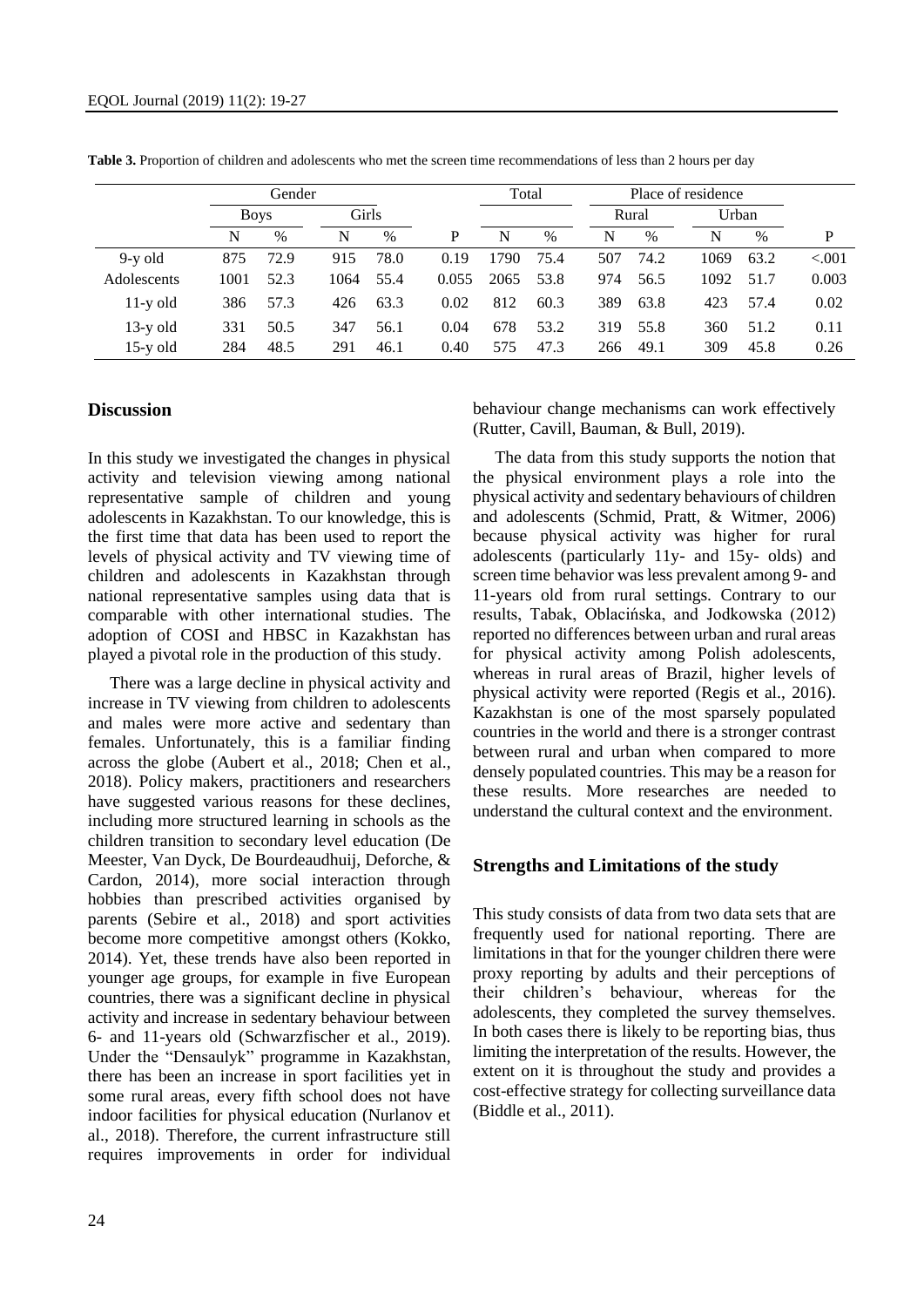#### **References**

- Aubert, S., Barnes, J. D., Abdeta, C., Abi Nader, P., Adeniyi, A. F., Aguilar-Farias, N., . . . Tremblay, M. S. (2018). Global matrix 3.0 physical activity report card grades for children and youth: Results and analysis from 49 countries. *Journal of Physical Activity and Health, 15*, S251-S273. doi:10.1123/jpah.2018-0472
- Battakova, Z. (2016). *Hациональное исследование образа жизни населения в Республике Казахстан [Population survey in the republic of Kazakhstan]*. Almaty, Kazahkstan.
- Battakova, Z., Mukasheva, S., Slazhneva, T., Abdrakhmanova, S., Buoncristiano, M., Adayeva, A., Akimbaeva, A. (2017). *Эпидемиологический мониторинг детского ожирения и факторов, его формирующих, в республике казахстан национальный отчет [National report. Epidemiological monitoring of childhood obesity and contributing factors in the republic of Kazakhstan].*  Almaty, Kazakhstan.
- Biddle, S. J. H., Gorely, T., Pearson, N., & Bull, F. C. (2011). An assessment of self-reported physical activity instruments in young people for population surveillance: Project ALPHA. *International Journal of Behavioral Nutrition and Physical Activity, 8*(1), 1. doi:10.1186/1479-5868-8-1
- Bobakova, D., Hamrik, Z., Badura, P., Sigmundova, D., Nalecz, H., & Kalman, M. (2015). Test-retest reliability of selected physical activity and sedentary behaviour HBSC items in the Czech Republic, Slovakia and Poland. *International Journal of Public Health, 60*(1), 59-67. doi:10.1007/s00038-014-0628-9
- Chen, S., Liu, Y., Hong, J., Tang, Y., Cao, Z., Zhuang, J., . . . Chen, P. (2018). Co-existence of physical activity and sedentary behavior among children and adolescents in Shanghai, China: Do gender and age matter? *BMC Public Health, 18*(1), 1287. doi:10.1186/s12889-018- 6167-1
- Committee on Public Education. (2001). Children, adolescents, and television. *Paediatrics, 107*(2), 423- 426. doi:10.1542/peds.107.2.423
- De Meester, F., Van Dyck, D., De Bourdeaudhuij, I., Deforche, B., & Cardon, G. (2014). Changes in physical activity during the transition from primary to secondary school in belgian children: What is the role of the school environment? *BMC Public Health, 14*, 261-261. doi:10.1186/1471-2458-14-261
- Dumith, S. C., Gigante, D. P., Domingues, M. R., & Kohl, H. W. (2011). Physical activity change during adolescence: A systematic review and a pooled analysis. *International Journal of Epidemiology, 40*(3), 685-698. doi:10.1093/ije/dyq272
- Hall, G. S. (1931). *Adolescence: Its psychology and its relations to psychology, anthropogy, sociology, sex, crime, religion and education. vol. 1*. New York, NY: Appleton.
- Hardie Murphy, M., Rowe, D. A., Belton, S., & Woods, C. B. (2015). Validity of a two-item physical activity questionnaire for assessing attainment of physical activity guidelines in youth. *BMC Public Health, 15*, 23 October 2015-1080. doi:10.1186/s12889-015-2418-6
- Janssen, I., & LeBlanc, A. G. (2010). Systematic review of the health benefits of physical activity and fitness in school-aged children and youth. *International Journal of Behavioral Nutrition and Physical Activity, 11*(7), 40. doi:10.1186/1479-5868-7-40
- Kokko, S. (2014). Guidelines for youth sports clubs to develop, implement, and assess health promotion within its activities. *Health Promotion Practice, 15*(3), 373-382. doi:10.1177/1524839913513900
- Koski, P., & Zacheus, T. (2012). Physical activity relationship during the lifespan. In J. Kivirauma, A. Jauhiainen, P. Seppänen & T. Kaunisto (Eds.), *Social perspectives on education. [koulutuksen yhteiskunnallinen ymmärrys]* (pp. 367-386). Jyväskylä: Jyvaskylän yliopisto: Suomen kasvatustieteellinen seura, kasvatusalan tutkimuksia 59.
- Liu, Y., Wang, M., Villberg, J., Torsheim, T., Tynjälä, J. A., Lv, Y., & Kannas, L. K. (2012). Reliability and validity of family affluence scale (FAS II) among adolescents in Beijing, China. *Child Indicators Research,* 1-17.
- Ministry of Culture and Sport of the Republic of Kazakhstan. (2018). *О развитии физической культуры и спорта в Республике Казахстан в 2017 году [On the development of physical culture and sports in the Republic of Kazakhstan in 2017].* Astana, Republic of Kazakhstan: Ministry of Culture and Sport. Retrieved from the state of  $\sim$ https://www.mks.gov.kz/rus/deyatelnost/analitka\_stati stika/analiticheskie\_doklady\_i\_obzor/
- Ministry of Culture and Sport of the Republic of Kazakhstan. (2019). *Аналитическая информация по основным направлениям деятельности министерства культуры и спорта республики казахстан в сфере физической культуры и спорта [Analytical information on the main activities of the Ministry of culture and sport of the Republic of Kazakhstan in the field of physical culture and sport.].* Astana: Ministry of Culture and Sport. Retrieved from https://www.mks.gov.kz/details/fileDownload.php?fn  $=$ 2703&lang=rus
- Mitchell, J. A., Daniel, R., Schmitz, K. H., & Audrain‐ McGovern Janet. (2013). Greater screen time is associated with adolescent obesity: A longitudinal study of the BMI distribution from ages 14 to 18. *Obesity, 21*(3), 572-575. doi:10.1002/oby.20157
- Ng, K. W., Hämylä, R., Tynjälä, J., Villberg, J., Tammelin, T., Kannas, L., & Kokko, S. (2019). Test-retest reliability of adolescents' self-reported physical activity item in two consecutive surveys. *Archives of Public Health, 77*(1), 9. doi:10.1186/s13690-019-0335-3
- Nurlanov, E., Amankazy, M., Nogaibaeva, G., Akhmetzhanova, A., Karbaeva, G., Dauliev, M., . . . Kasymbekova, N. (2018). *Национальный доклад о*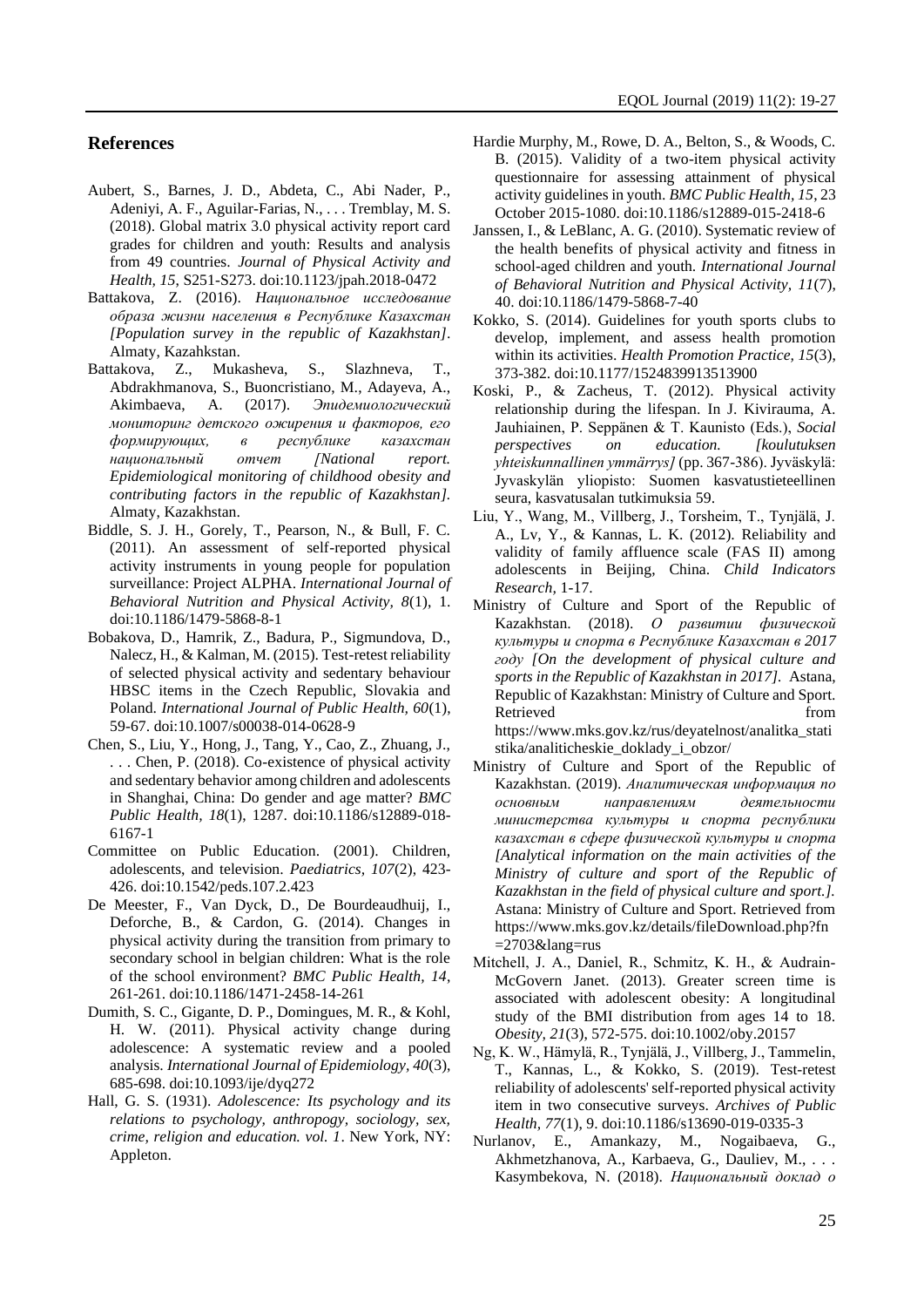*состоянии и развитии системы образования республики казахстан (по итогам 2017 года ) [National report on the state and development of an education system of the Republic of Kazakhstan: Year 2017]*. Astana, Kazakhstan: JSC "IAC".

- Patton, G. C., Sawyer, S. M., Santelli, J. S., Ross, D. A., Afifi, R., Allen, N. B., . . . Viner, R. M. (2016). Our future: A *Lancet* commission on adolescent health and wellbeing. *The Lancet, 387*(10036), 2423-2478. doi:10.1016/S0140-6736(16)00579-1
- STATE programme "densaulyk" for health care system development in Republic of Kazakhstan 2016 - 2019, Decree #176, (2016). Retrieved from http://www.ecaqa.org/doxs/36.pdf
- Prochaska, J. J., Sallis, J. F., & Long, B. (2001). A physical activity screening measure for use with adolescents in primary care. *Archives of Pediatrics and Adolescent Medicine, 155*(5), 554-559. doi:10.1001/archpedi.155.5.554
- Regis, M. F., Tenório de Oliveira,Luciano Machado Ferreira, Mendes dos Santos, A. R., Leonidio, A. d. C. R., Diniz, P. R. B., & Monteiro de Freitas,Clara Maria Silvestre. (2016). Urban versus rural lifestyle in adolescents: Associations between environment, physical activity levels and sedentary behavior. *Einstein, 14*, 461. doi:10.1590/s1679-45082016ao3788
- Rutter, H., Cavill, N., Bauman, A. E., & Bull, F. C. (2019). Systems approaches to global and national physical activity plans. *Bulletin of the World Health Organization, 97*, 162-165. doi:10.2471/BLT.18.220533
- Schmid, T. L., Pratt, M., & Witmer, L. (2006). A framework for physical activity policy research. *Journal of Physical Activity & Health, 3*, S20-S29.
- Schwarzfischer, P., Gruszfeld, D., Stolarczyk, A., Ferre, N., Escribano, J., Rousseaux, D., . . . Grote, V. (2019). Physical activity and sedentary behavior from 6 to 11 years. *Paediatrics, 143*(1), e20180994. doi:10.1542/peds.2018-0994
- Sebire, S. J., Jago, R., Banfield, K., Edwards, M. J., Campbell, R., Kipping, R., . . . Hollingworth, W. (2018). Results of a feasibility cluster randomised controlled trial of a peer-led school-based intervention to increase the physical activity of adolescent girls (PLAN-A). *International Journal of Behavioral Nutrition and Physical Activity, 15*(1), 50. doi:10.1186/s12966-018-0682-4
- Tabak, I., Oblacińska, A., & Jodkowska, M. (2012). Physical activity and sedentary behaviour as predictors of adolescent health in rural and urban environments in Poland. *Physical Culture and Sport.Studies and Research, 54*, 68. doi:10.2478/v10141-012-0008-1
- Telama, R., Yang, X., Leskinen, E., Kankaanpää, A., Hirvensalo, M. H., Tammelin, T. H., . . . Raitakari, O.

T. (2014). Tracking of physical activity from early children through youth into adulthood. *Medicine & Science in Sports & Exercise, 46*(5), 955-962. doi:10.1249/MSS.0000000000000181

- Tremblay, M. S., Aubert, S., Barnes, J. D., Saunders, T. J., Carson, V., Latimer-Cheung, A., . . . on behalf of SBRN Terminology Consensus,Project Participants. (2017). Sedentary behavior research network (SBRN) terminology consensus project process and outcome. *International Journal of Behavioral Nutrition and Physical Activity, 14*(1), 75. doi:10.1186/s12966-017- 0525-8
- Tremblay, M. S., LeBlanc, A. G., Kho, M. E., Saunders, T. J., Larouche, R., Colley, R. C., . . . Gorber, S. C. (2011). Systematic review of sedentary behaviour and health indicators in school-aged children and youth. *International Journal of Behavioral Nutrition and Physical Activity, 8*(1), 98. doi:10.1186/1479-5868-8- 98
- Van, d. P., & Hillsdon, M. (2017). Is sedentary behaviour just physical inactivity by another name? *International Journal of Behavioral Nutrition and Physical Activity, 14*(1), 142. doi:10.1186/s12966-017-0601-0
- WHO (2010). *Global recommendations on physical activity for health.* Geneva, Switzerland: World Health Organization.
- WHO Regional Office for Europe. (2018). *Childhood obesity surveillance initiative (COSI) factsheet. highlights 2015-17 (2018)*. Copenhagen: WHO Regional Office for Europe. Retrieved from http://www.euro.who.int/en/health-topics/diseaseprevention/nutrition/activities/who-europeanchildhood-obesity-surveillance-initiative-cosi/cosipublications/childhood-obesity-surveillance-initiativecosi-factsheet.-highlights-2015-17-2018
- Yang, X., Kankaanpaa, A., Biddle, S. J. H., Hirvensalo, M., Helajarvi, H., Hutri-Kahonen, N., . . . Tammelin, T. (2018). Long-term determinants of changes in television viewing time in adults: Prospective analyses from the young Finns study. *Scandinavian Journal of Medicine & Science in Sports, 28*(12), 2723-2733. doi:10.1111/sms.13292 [doi]